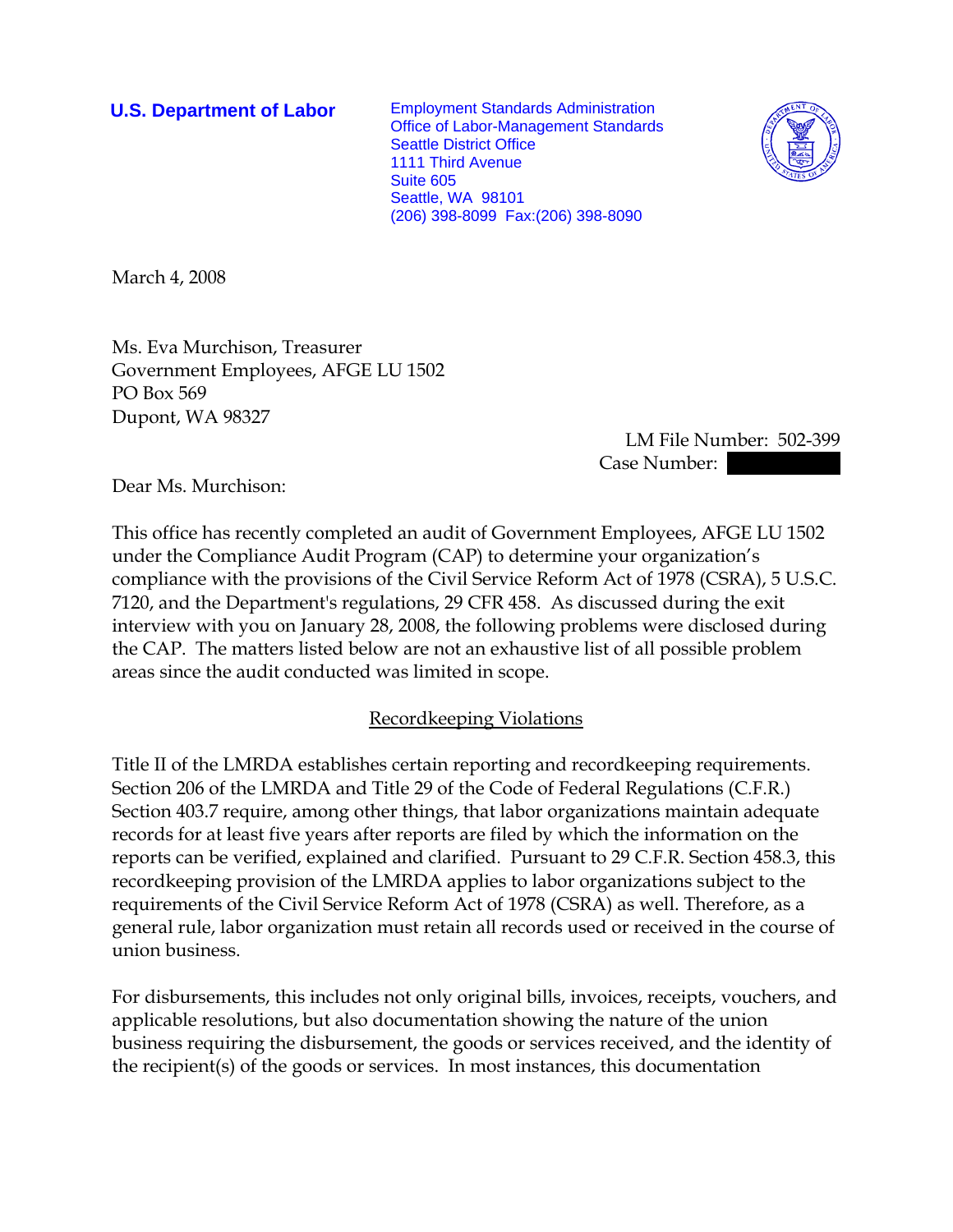requirement can be satisfied with a sufficiently descriptive expense receipt or invoice. If an expense receipt is not sufficiently descriptive, a union officer or employee should write a note on it providing the additional information. For money it receives, the labor organization must keep at least one record showing the date, amount, purpose, and source of that money. The labor organization must also retain bank records for all accounts.

The audit of Local 1502's 2006 records revealed the following recordkeeping violations:

General Reimbursed and Credit Card Expenses

Local 1502 did not retain adequate documentation for four credit card expenses totaling \$238.41 incurred by you and former President |||||||||, and ten transactions from the union business checking account totaling \$1,700. For example the following items did not have receipts or a union record to substantiate payment: rooms at Pacific Beach; seven payments to officers or members related to district training; and other small miscellaneous disbursements.

As previously noted above, labor organizations must retain original receipts, bills, and vouchers for all disbursements. The president and treasurer of your union, who are required to sign your union's LM report, are responsible for properly maintaining union records.

Based on your assurance that Local 1502 will retain adequate documentation in the future, OLMS will take no further enforcement action at this time regarding the above violations.

# Reporting Violations

Pursuant to 29 C.F.R., Section 458.3, the reporting requirement under 29 C.F.R. Section 403.2 (see Section 201(b) of the Labor-Management Reporting and Disclosure Act (LMRDA)) is made applicable to labor organizations subject to the requirements of the CSRA. This provision requires labor organizations to file annual financial reports that accurately disclose their financial condition and operations. The audit disclosed a violation of this requirement. The Labor Organization Annual Report LM-3 filed by Local 1502 for fiscal year ending December 31, 2006, was deficient in the following areas: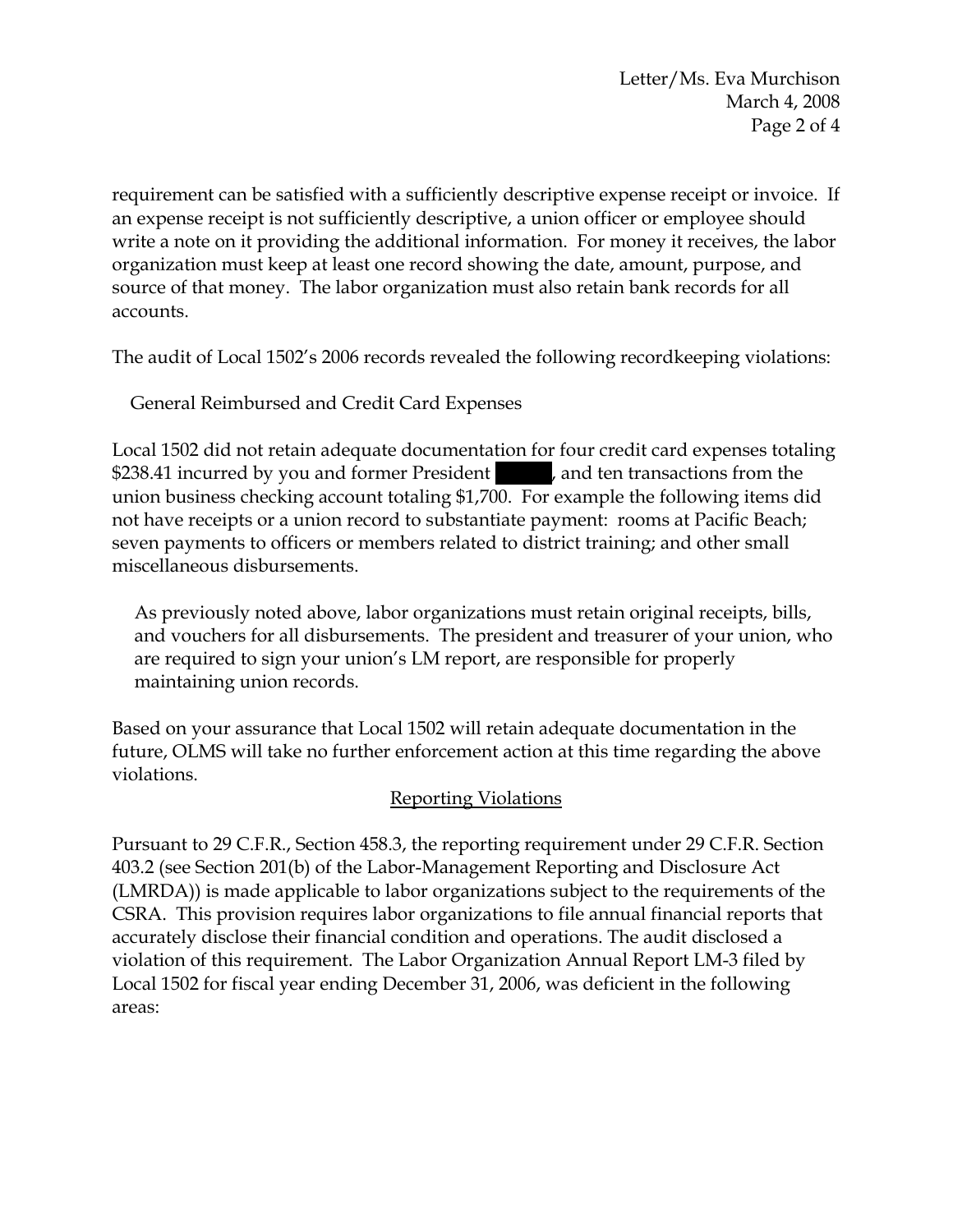Letter/Ms. Eva Murchison March 4, 2008 Page 3 of 4

## 1. Failure to File Bylaws

Pursuant to 29 C.F.R. Section 458.3, the requirement under 29 C.F.R. Section 402.4 implementing LMRDA Section 201(a) is made applicable to labor organizations subject to the requirements of the CSRA. This provision requires labor organizations to file copies of any revised constitution and bylaws when it files its annual financial report. The audit disclosed a violation of this requirement. Local 1502 amended its constitution and bylaws in 2006, but did not file the required copies with its LM report for that year. Local 1502 has now filed a copy of its constitution and bylaws.

### 2. Cash Reconciliation

It appears that the cash figures reported in Item 25 on Form LM-3 are not the cash figures according to the union's books after reconciliation to the bank statements. The instructions for Item 25 state that the union should obtain account balances from its books as reconciled to the balances shown on all bank statements. Local 1502 only reported the cash balances from the general checking account and failed to include the CD, money market, and savings account.

3. Failed to File Correct Labor Organization Annual Report

Previously, Local 1502 filed a Form LM-3 report in error. During the audit, it was discovered Local 1502 failed to report receipts for dental dues totaling \$165,599, and dental benefit plan disbursements.

Local 1502 must now file an amended Labor Organization Annual Report and use Form LM-2. The amended Form LM-2 must be electronically filed as soon as possible, but not later than March 31, 2008. Before filing, review the report thoroughly to be sure it is complete and accurate, and properly signed with electronic signatures.

## Other Violation

The audit disclosed the following other violation:

Inadequate Bonding

Pursuant to 29 C.F.R. Section 458.35, officers and employees of any labor organization subject to the CSRA are required to be bonded in accordance with Section 502(a) of the